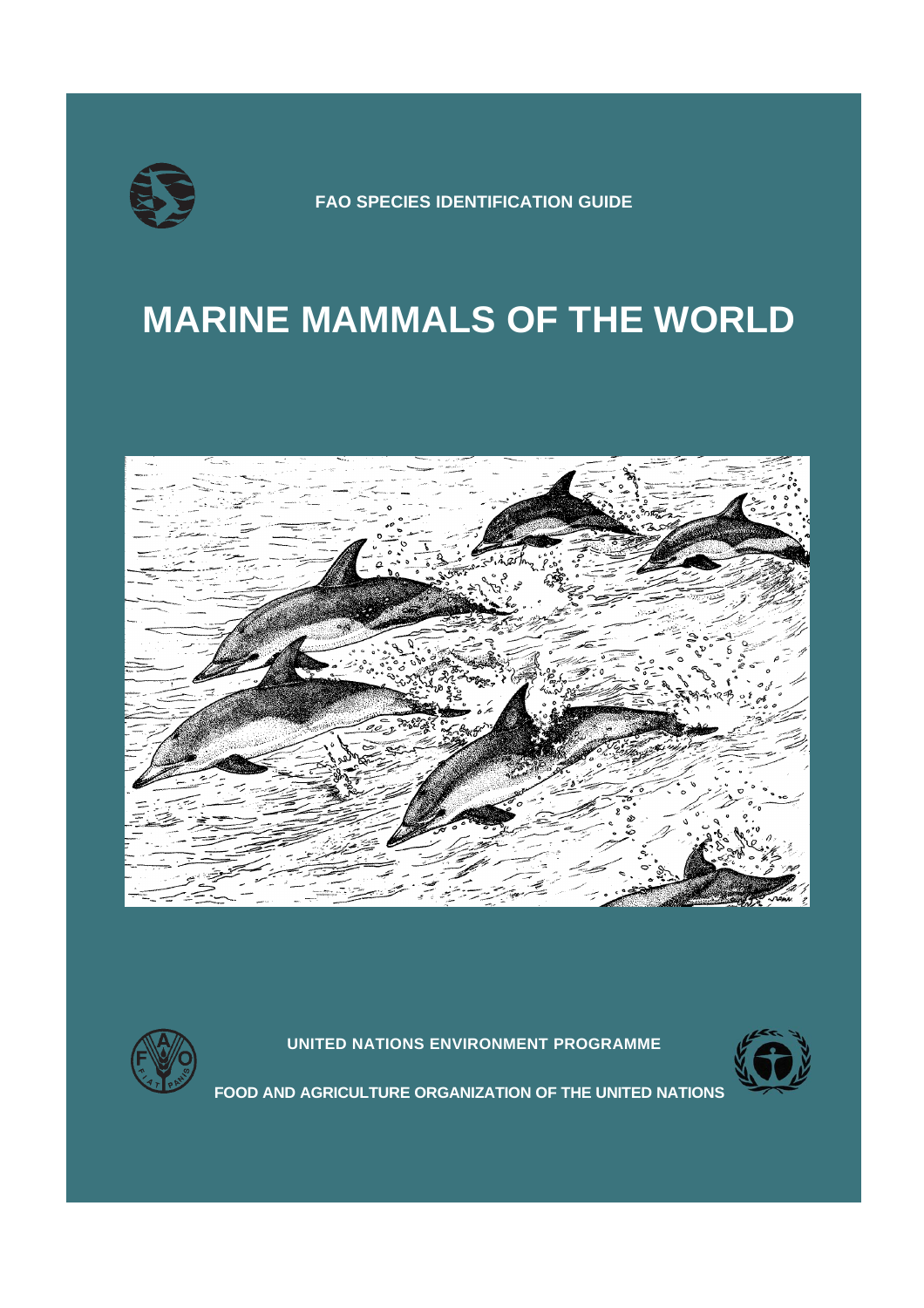The designations employed and the presentation of material in this publication do not imply the expression of any opinion whatsoever on the part of the Food and Agriculture Organization of the United Nations or of the United Nations Environment Programme concerning the legal status of any country, territory, city or area or of its authorities, or concerning the delimitation of its frontiers or boundaries .

### M-42 ISBN 92-5-103292-0

All rights reserved. No part of this publication may be reproduced, stored in a retrieval system or transmitted in any form or by any means, electronic, mechanical, photocopying or otherwise, without the prior permission of the copyright owner. Applications for such permission, with a statement of the purpose and extent of the reproduction, should be addressed to the Director, Publications Division, Food and Agriculture Organization of the United Nations, Viale delle Terme di Caracalla, 00100 Rome, Italy.

**© FAO and UNEP 1994**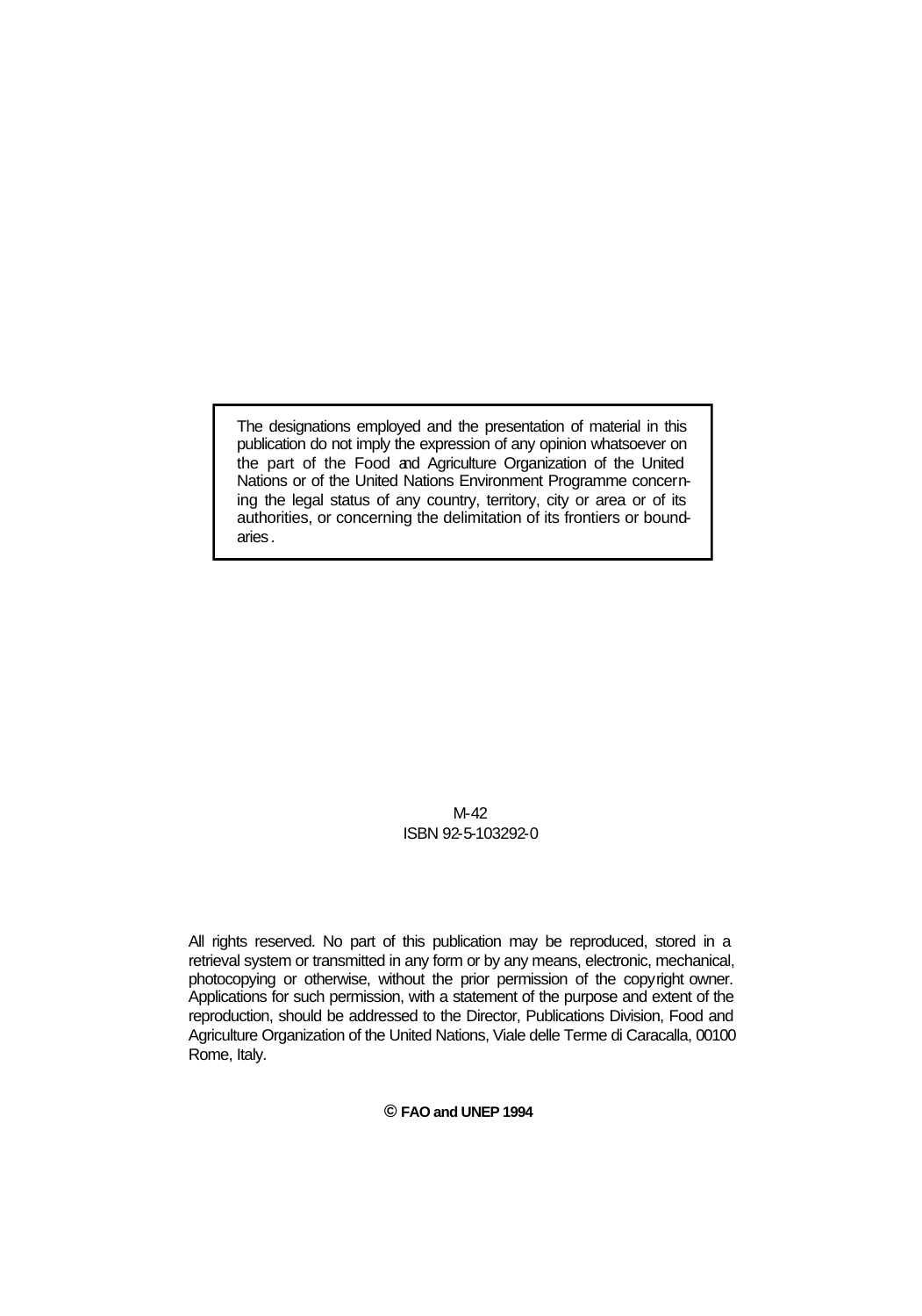# **MARINE MAMMALS OF THE WORLD**

by

c/o Department of Wildlife and Fisheries Sciences Communic Communic Conservation Four<br>210 Nagle Hall Texas A&M University Communic Communic Corporation 210 Nagle Hall, Texas A&M University **210 Ocean Park Corporation**<br>College Station TX 77843-2258 **College Station TX 77843-2258** College Station, TX 77843-2258

## **Thomas A. Jefferson Stephen Leatherwood**

Marine Mammal Research Program **IUCN/SSC Cetacean Specialist Group**<br> **IUCN/SSC Cetacean Specialist Group**<br>
Ocean Park Conservation Foundation

and

**Marc A. Webber**

U.S. Fish and Wildlife Service Pacific/Remote Islands NWR Complex P.O. Box 50167, Honolulu, HI 96850

# **UNITED NATIONS ENVIRONMENT PROGRAMME**

**FOOD AND AGRICULTURE ORGANIZATION OF THE UNITED NATIONS**

**Rome, 1993**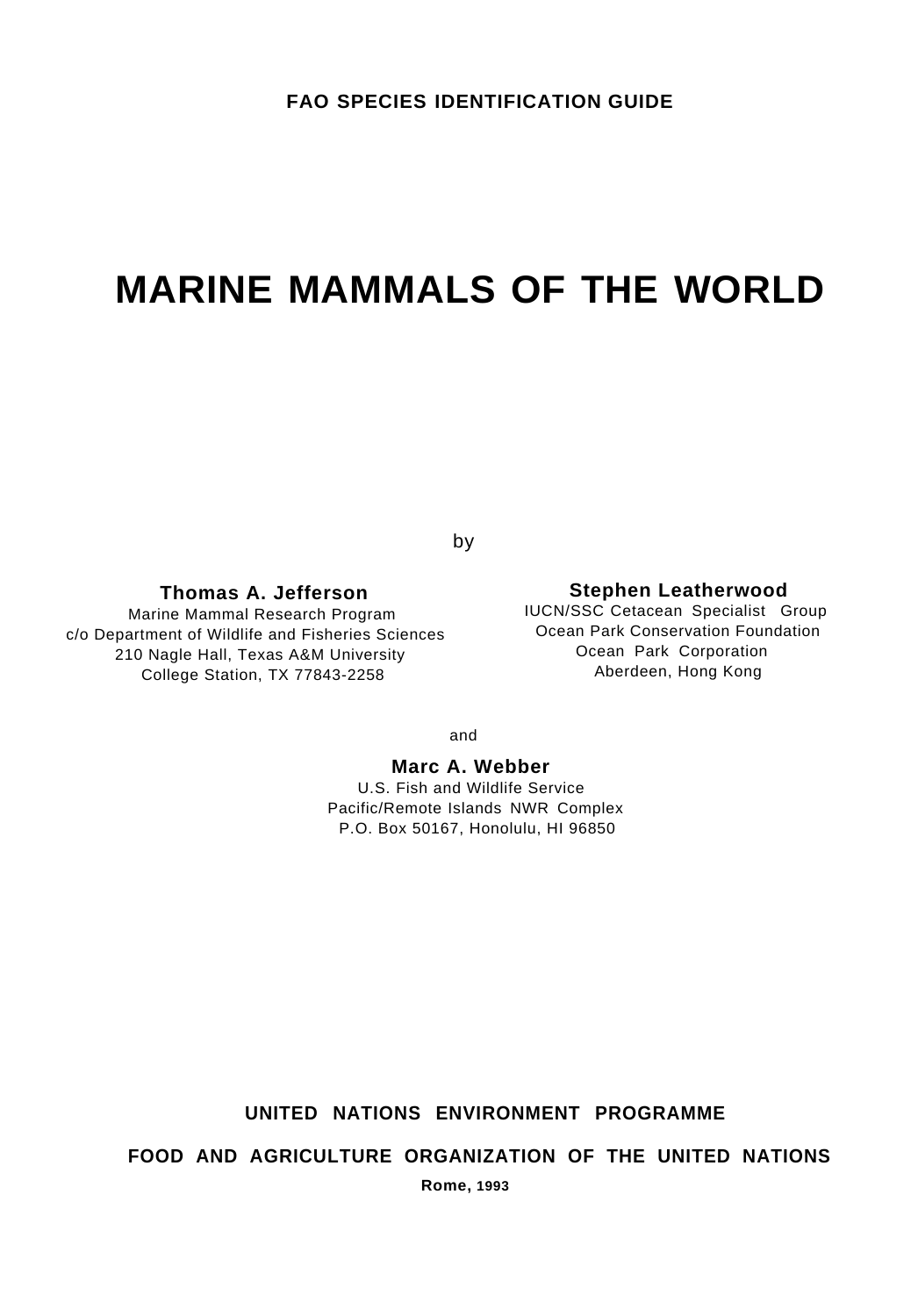# **PREPARATION OF THIS DOCUMENT**

This identification guide was prepared under the direction of the Species Identification and Data Programme of the Marine Resources Service, Fishery Resources and Environment Division, Fisheries Department, Food and Agriculture Organization of the United Nations (FAO), Rome, Italy. Preparation was supported jointly by the United Nations Environment Programme, Nairobi, Kenya, and the FAO Fisheries Department Regular Programme.

The authors of this document are well know experts in marine mammal taxonomy and biology. They have extensively studied these magnificent creatures both live, in their natural habitat, and as specimens in museums around the world. The illustrator of the main full-body illustrations, Pieter A. Folkens, is also a prominent marine mammal biologist and conservationist. His extensive observations of marine,mammals account for the accuracy and usefulness of his illustrations.

The title of this document is slightly misleading since we also included 4 cetacean, 2 seal, and 1 sirenian species that spend all of their lives in freshwater. However, since all other members of these groups are marine, we include the freshwater species for sake of completeness.

The format of this document is different from the 4 kinds of publications normally prepared by the FAO Fisheries Department Species Identification and Data Programme (individual species synopses, world species catalogues of major resource groups, field guides for specific countries or small regions, and identification sheets for major regions of the world). It is intended asa worldwide field guide of a major resource group, with extended coverage of each species, and it therefore superficially resembles our identification sheet series.

Populations of marine mammals have been exploited to near the point of extinction in the past. More recently, marine mammals have become recognized not only as a fisheries resource and as a marketable tourist attraction, but also as an aesthetic resource, integral to the heritage of all mankind. The purpose of this guide is to aid in the management and conservation of this valuable natural resource.

**Technical Editors:** K.E. Carpenter, C. Sommer, A. Bogusch, and A.-L. Agnalt, FAO, Rome.

**Illustrators:** M. D'Antoni, FAO, Rome (skulls, 3 main speciesfigures, and all other line illustrations); P.A. Folkens, Oceanic Society, California (all other main species figures and surface profiles); and P. Lastrico, FAO, Rome (maps).

**Page composition:** A. Bogusch, FAO, Rome.

# **Jefferson, T.A., S. Leatherwood, and M.A. Webber**

**FAO species identification guide. Marine mammals of the world.**

Rome, FAO. 1993.320. p. 587 figs.

# **Abstract**

This is a worldwide guide for the identification of marine mammals and those cetaceans, seals, and sirenians also found in freshwater. The 119 species include a variety of taxa: baleen whales, toothed whales, dolphins, porpoises, seals, sea lions, sirenians, marine otters, and the polar bear. There is an introduction with notes on marine mammal distribution in regard to oceanography and marine mammal identification, a glossary of technical terms, illustrated keys to species, illustrated family keys for skulls, species sheets, and a table of species by major marine fishing areas. Every species sheet includes scientific and official FAO names, diagnostic features, notes on similar species, size, distribution, biology, habitat, behaviour, exploitation, and IUCN (World Conservation Union, formerly International Union for the Conservation of Nature and Natural Resources) status. The work is fully indexed and includes a list of referentes and sources for further reading.